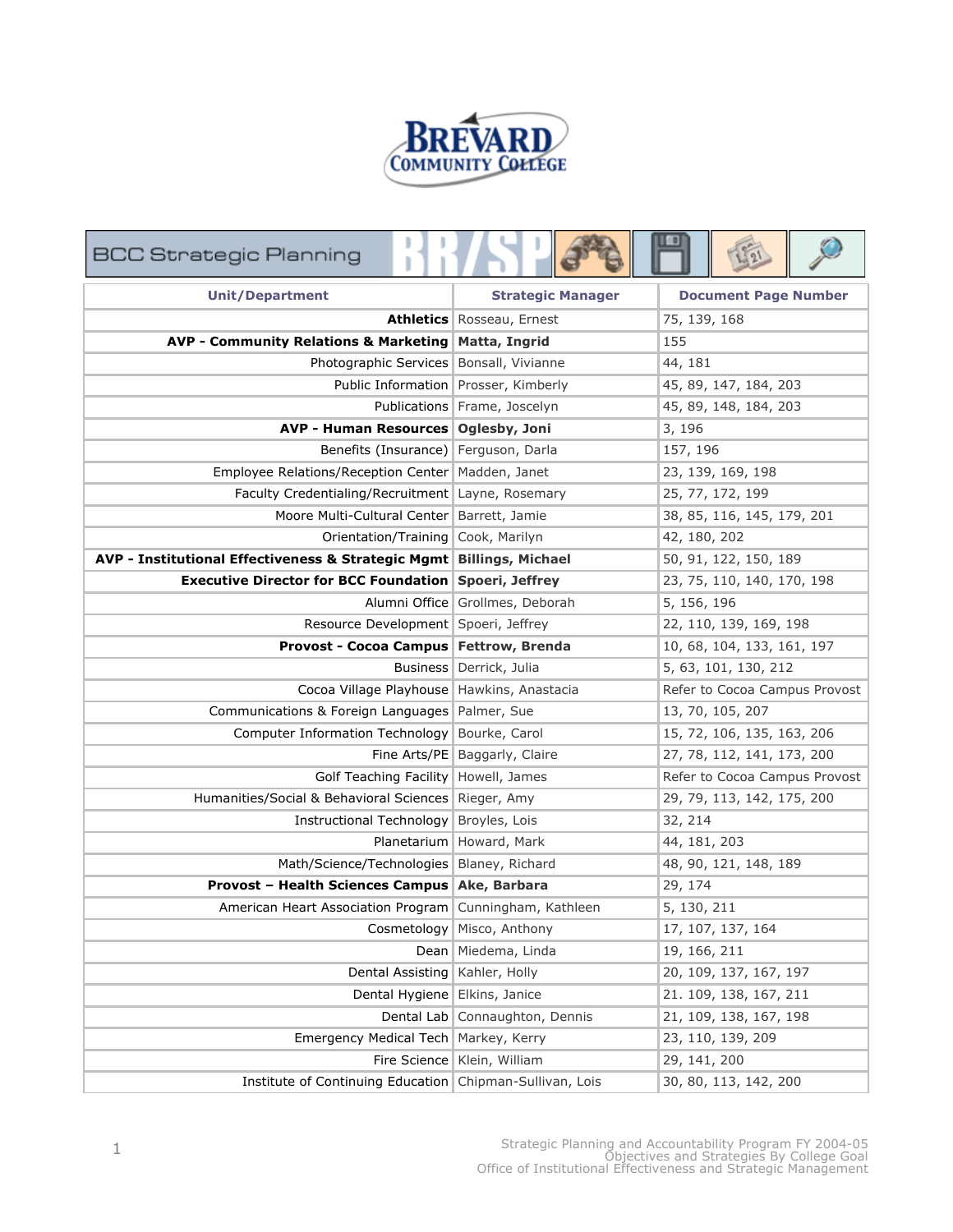| <b>Unit/Department</b>                                             | <b>Strategic Manager</b>                                       | <b>Document Page Number</b>                     |  |
|--------------------------------------------------------------------|----------------------------------------------------------------|-------------------------------------------------|--|
| Medical Assisting   Hardy, Kris                                    |                                                                | 37, 84, 116, 144, 210                           |  |
| Medical Coder Roy, Darcy                                           |                                                                | 37, 84, 144, 207                                |  |
| Medical Lab Tech   Hulme, Celine                                   |                                                                | 37, 145                                         |  |
|                                                                    | Nursing   Bobik, Constance                                     | 38, 86, 117, 146, 201                           |  |
|                                                                    | Paramedic Robinson, Melissa                                    | 43, 119, 147, 181                               |  |
|                                                                    | Radiography   Sheehan, Susan                                   | 45, 120, 207                                    |  |
|                                                                    | Surgical Tech   Schatte, Judith<br>57, 151, 192, 207           |                                                 |  |
|                                                                    | Veterinary Tech Grumbles, Janice<br>60, 98, 128, 154, 195, 210 |                                                 |  |
| Provost - Melbourne Campus   Kaliszeski, Michael                   |                                                                | 201                                             |  |
| Brevard Police Testing Reynolds, James                             |                                                                | 130, 211                                        |  |
| Business & Education   Candelora, Victoria                         | 5, 63, 101, 131, 158, 208                                      |                                                 |  |
| Communications   Crews, James                                      |                                                                | 11, 69, 134, 162, 208                           |  |
|                                                                    | Criminal Justice   Perkins, Johnny<br>164, 213                 |                                                 |  |
| Instructional Technology   Heck, Erica                             |                                                                | 31, 201                                         |  |
|                                                                    | Liberal Arts   Hendricks, Amy                                  | 35, 83, 116, 209                                |  |
|                                                                    | Math   Neumann, Shai                                           | 36, 83, 116, 178, 208                           |  |
|                                                                    | Science   McClinton, Deborah                                   | 47, 89, 120, 148, 209                           |  |
|                                                                    | Technologies   Russo, Claude                                   | 58, 97, 152, 210                                |  |
| Provost - Palm Bay Campus   Purga, Adelbert                        |                                                                | 43, 88, 119, 147, 172, 180, 202                 |  |
| Business/Math/Behavioral Science   Culbreth, Constance             |                                                                | 6, 64, 102, 132                                 |  |
| Communications/Foreign Languages/Humanities Simpson, Philip        |                                                                | 13, 71, 105, 135, 197                           |  |
| Computer Science/Office Technology/Social Science Johnson, Stephen |                                                                | 16, 73, 107, 137, 164                           |  |
| Instructional Technology                                           | Gorham, Jayne                                                  | 32, 175                                         |  |
| Science/Health/GIS/Vocational   McClinton, Martin                  |                                                                | 47, 89, 120, 212                                |  |
| Provost - Titusville/Virtual Campus   Cobb, Katherine              |                                                                | 59, 61, 97, 99, 127, 129, 153,<br>154, 194, 206 |  |
| Fine Arts/Vocational/Communications   Brotemarkle, Benjamin        |                                                                | 28, 79, 112, 141, 173, 213                      |  |
| Math/Science/Business   Marovich, Mark                             |                                                                | 36, 84, 116, 144, 179                           |  |
|                                                                    | WBCC-TV Williams, Joe                                          | 101, 155, 212                                   |  |
| EVP - Chief Learning Officer   Astrab, Donald                      |                                                                | 25, 76, 111, 156                                |  |
| Aerospace Programs   Koller, Albert                                |                                                                | 4, 101, 130                                     |  |
|                                                                    | C/W Dean   Hare, Patricia                                      | 7, 65, 103, 158                                 |  |
| Center for Service Learning   Henry, Roger                         |                                                                | 9, 67, 103, 133, 160, 196                       |  |
| Child Development Centers   Saling, Christine                      |                                                                | 10, 104                                         |  |
| Dual Enrollment/Accelerated Programs Demetriades, Lynn             |                                                                | 22, 75, 214                                     |  |
| International Programs Arrington, Francine                         |                                                                | 33, 81, 114, 143, 176                           |  |
|                                                                    | Lab Schools   Buchanan, Gail                                   | 35, 178                                         |  |
| Learning Resources Center   Hutton, Michael                        |                                                                | 35                                              |  |
| Office for Students with Disabilities   Fertel, Lyndi              |                                                                | 40, 86, 118, 202                                |  |
| Registrar                                                          | Burnette, Stephanie                                            | 45                                              |  |
| Student Services, C/W   Heck, James                                | 51, 203                                                        |                                                 |  |
| Student Services, Cocoa   Ashford, Rebecca                         |                                                                | 53, 92, 123, 151, 190, 204                      |  |
| Student Services, Health Sciences   Aldridge, Helton               |                                                                | Refer to Titusville Student Svs.                |  |
| Student Services, Melbourne   Darby, James                         |                                                                | 53, 93, 123, 151, 191, 204                      |  |
| Student Services, Palm Bay   Pittman, Alison                       |                                                                | 55, 94, 124, 192, 205                           |  |